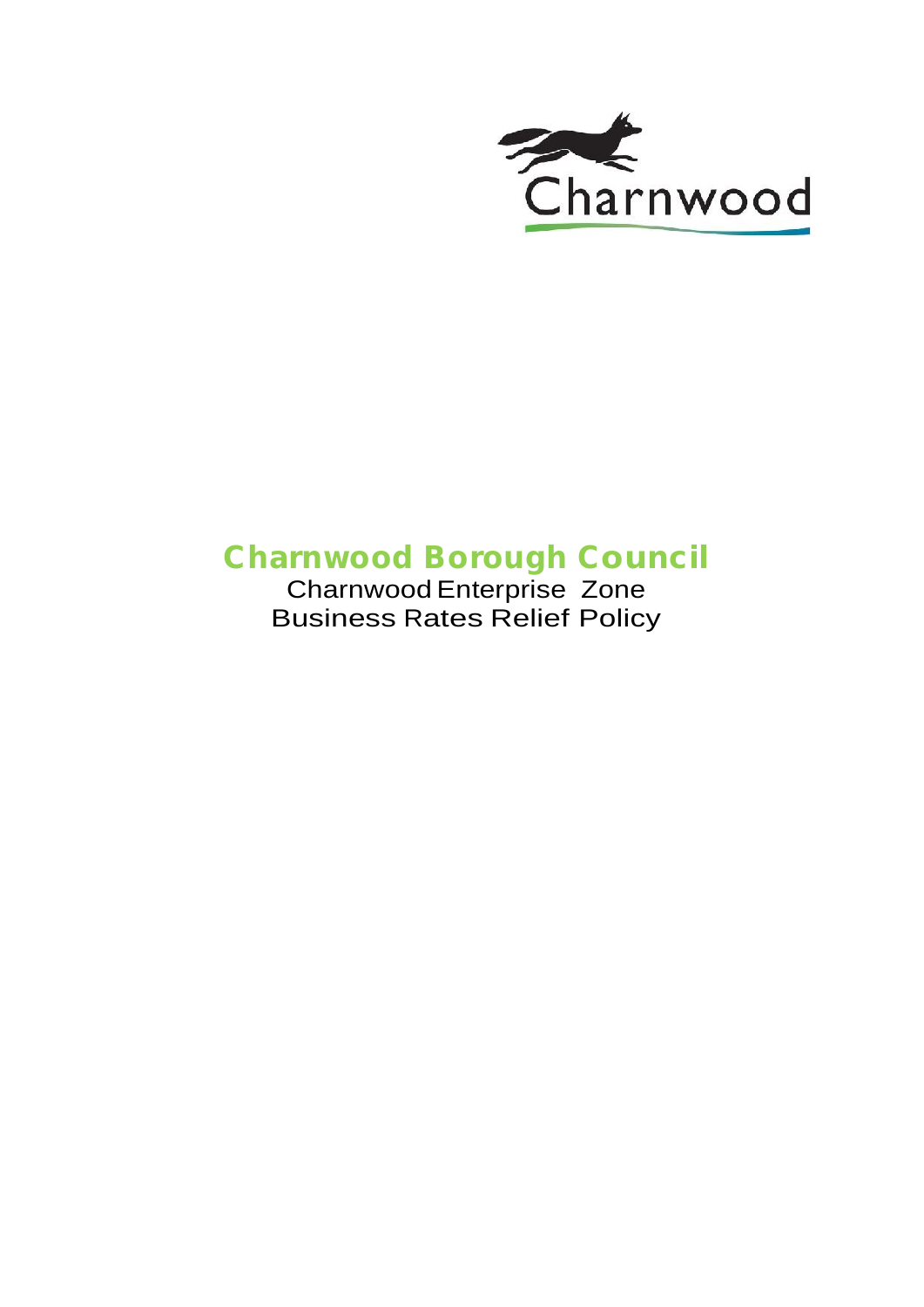## **Charnwood Enterprise Zone Business Rate Relief Policy**

#### **Introduction**

The Leicestershire Enterprise Zones encompass four sites within the Leicester and Leicestershire Enterprise Partnership (LLEP) area:

- MIRA Technology Park;
- Leicester Waterside and Space Park;
- Loughborough University Science and Enterprise Park (LUSEP); and,
- Charnwood Campus

MIRA Technology Park near Hinckley was granted Enterprise Zone status in August 2011.

The remaining three sites were granted Enterprise Zone status in April 2017 and together comprise the Loughborough and Leicester Science and Innovation Enterprise Zone.

LUSEP and Charnwood Campus are located within the Borough of Charnwood.

This policy identifies the circumstances in which Charnwood Borough Council will grant business rate relief to occupiers of non-domestic properties located within LUSEP and Charnwood Campus.

Businesses that occupy property in the Enterprise Zone may be eligible for a discretionary relief of up to 100% of the business rates payable, up to a limit of £55,000 per year, and a maximum of £275,000 in any 5 year period subject to meeting the criteria set out within this policy. This will be subject to State Aid limits.

In applying for the relief, businesses will need to demonstrate how their business supports the Enterprise Zone aims;

- **LUSEP** has been designated with the aim of specializing in advanced engineering and manufacturing, high value research and development, energy and low carbon industries.
- **Charnwood Campus,** the country's first Life Sciences Enterprise Zone, will provide specialist high quality laboratory accommodation and serviced office facilities supporting bio-medical and pharmaceutical industries

Businesses will need to demonstrate their involvement in the sectors targeted by the relevant Enterprise Zone site and provide appropriate evidence.

Applications for business rate relief will be assessed following the completion and submission of the Charnwood Enterprise Zone Business Rate Relief Application Form. The business rate relief will be awarded where the business demonstrates that it will meet the policy criteria.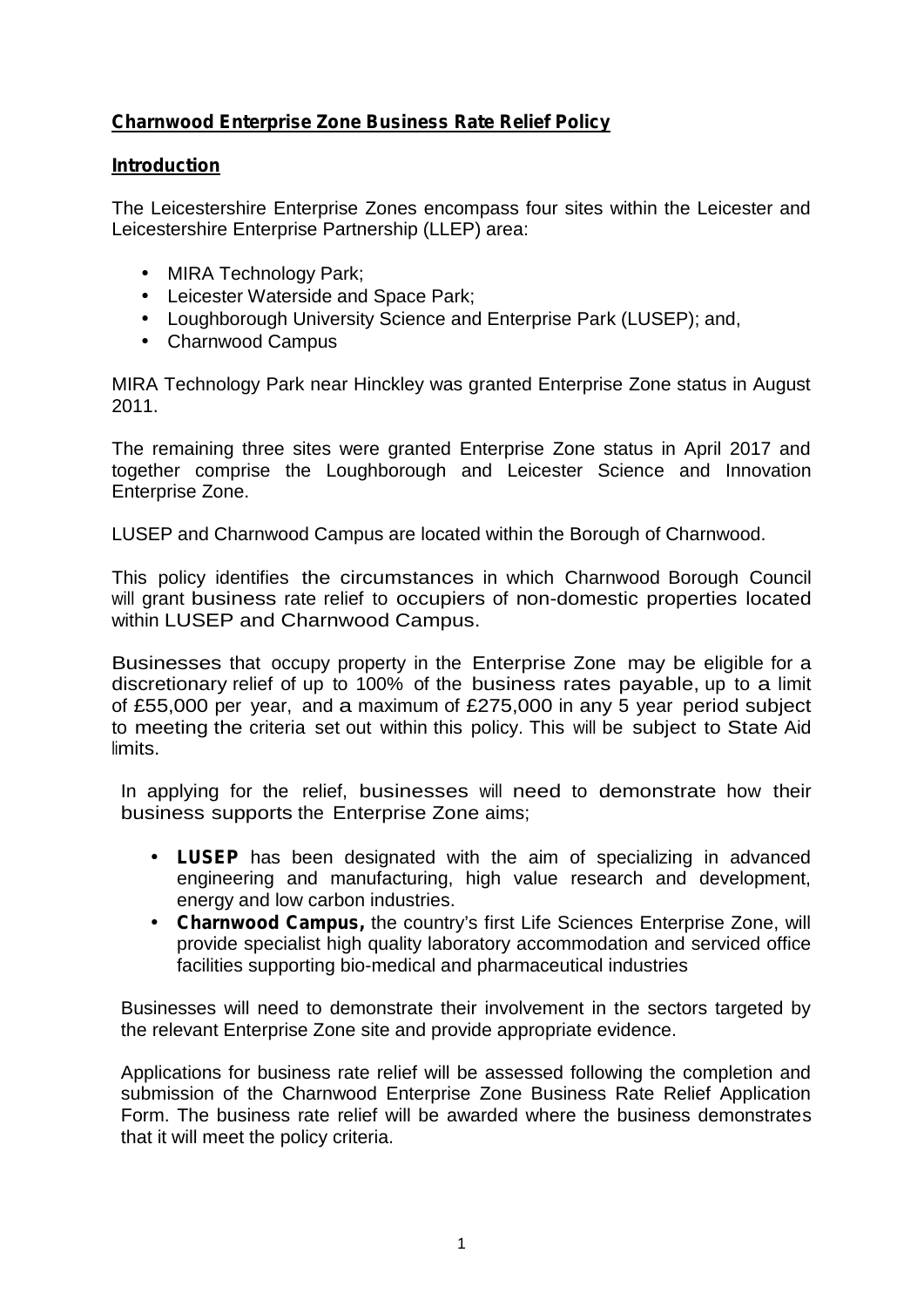Applications will be assessed by The Enterprise Zone Team and applications will normally be determined within one month of receipt. The outcome of the assessment will be notified to the applicant in writing.

### **Enterprise Zone Business Rate Relief Scheme Criteria**

To qualify for relief:

- a) The whole or part of the property must be situated within the defined boundary of the LUSEP or Charnwood Campus Enterprise Zone as shown on the maps at Appendix A.
- b) The business occupying the property must satisfy the sector test defined in Appendix B.
- c) The business premises must be occupied in accordance with section 43 of the Local Government Finance Act 1988. State Aid de minimus limits must not be exceeded (See Appendix C for details of what classes as State Aid and the limits);
- d) If a business relocating into the LUSEP or Charnwood Campus Enterprise Zone after 1 April 2017 is an existing business located within the Leicester and Leicestershire Enterprise Partnership area (as defined in Appendix D) it will need to satisfy the growth test as defined in Appendix E.
- e) Businesses that were already located within the LUSEP or Charnwood Campus Enterprise Zone prior to 1 April 2017 that can satisfy the sector test (Appendix B) will need to demonstrate that they satisfy the growth test (Appendix E) to qualify for a discount.

The Borough Council retains the right to exercise discretion on a case by case basis.

#### **Appeals**

In circumstances where an application for business rate relief has been declined, the applicant may appeal for the decision to be reconsidered. A request for appeal should be made in writing to the Strategic Director of Corporate Services, no later than one month after the date of the determination. Appeals will be considered by the Strategic Director in consultation with the Head of Finance and Property Services and the decision will be final.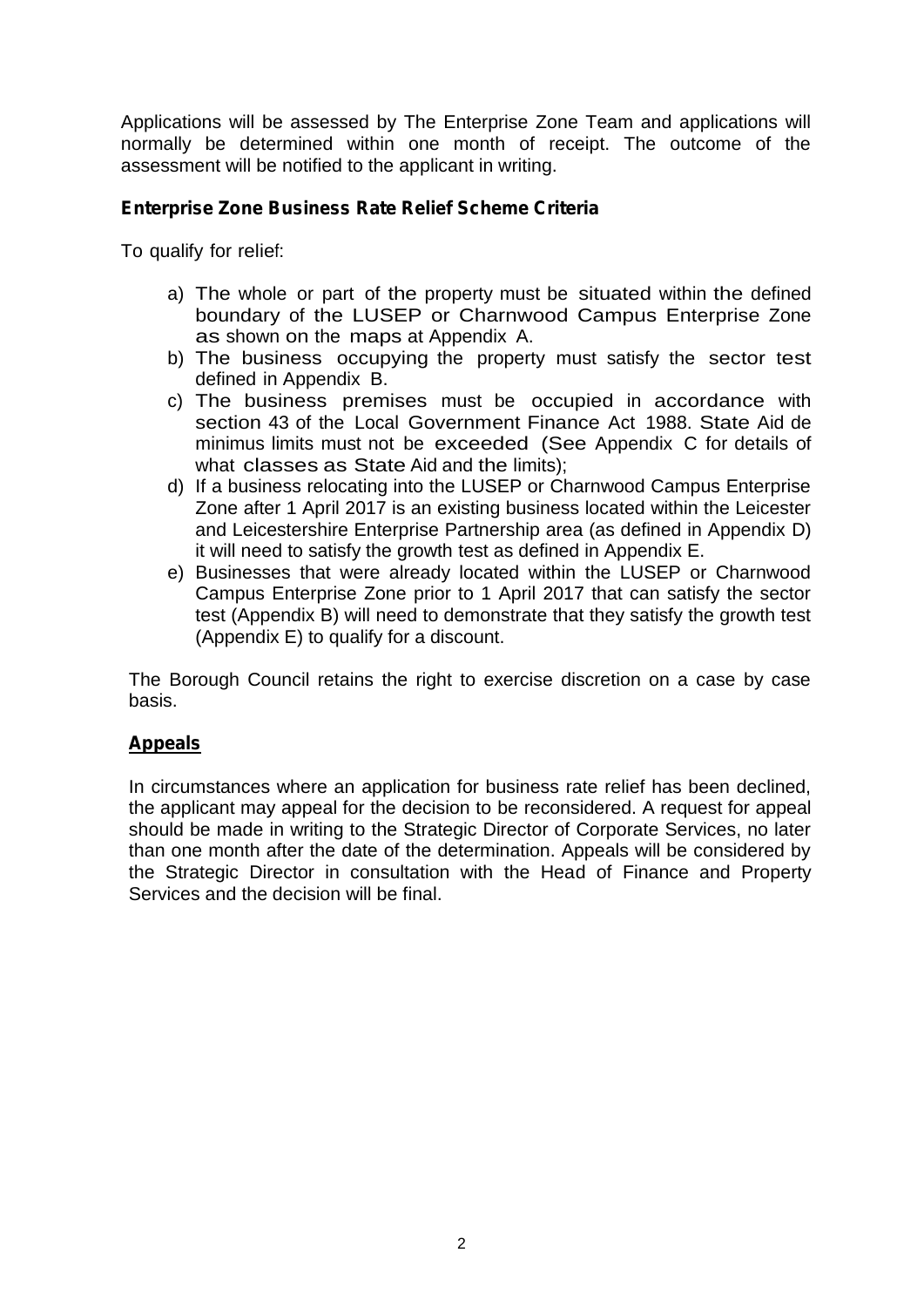# **Appendix A**



# **Loughborough and Leicester Enterprise Zone (LUSEP) Site Boundaries**

## **Loughborough and Leicester Enterprise Zone (Charnwood Campus) Site Boundaries**

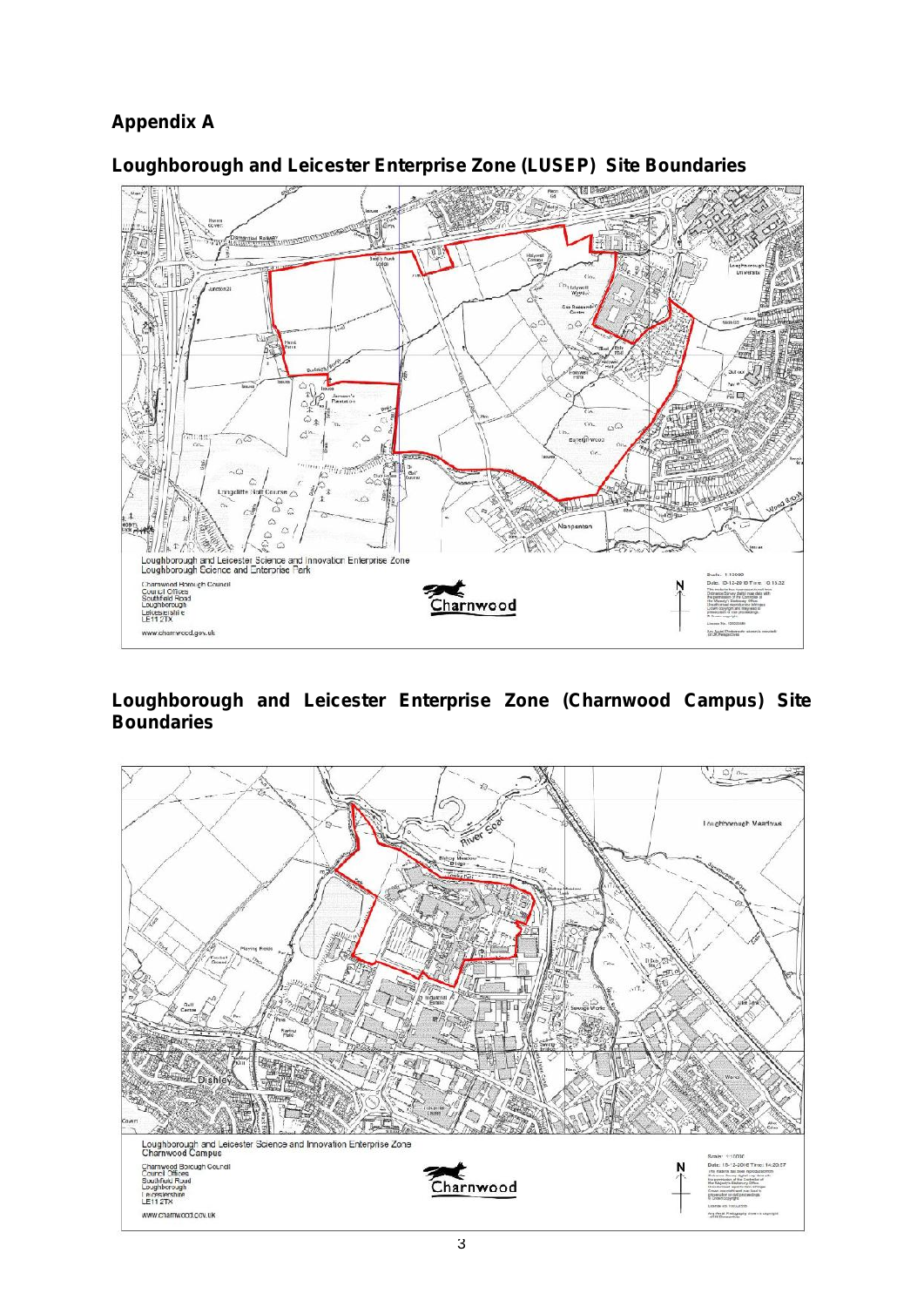## **Appendix B**

#### **Enterprise Zone Sector Test**

In order to qualify for the Charnwood Enterprise Zone Business Rate Relief all businesses must demonstrate that the primary focus of the business operating within the Enterprise Zone fits within the target sectors. Each site within the Enterprise Zone is targeted primarily towards a distinctive commercial sector or sectors.

In all cases it will be expected that at least 50% of the turnover of the business that is located, or proposed to be located, within the Enterprise Zone should be achieved from activities related to the target sector(s).

Details of the Enterprise Zones within Charnwood are set out below so as to emphasize the discrete specialist role expected of each site. However, both sites are considered suitable for the identified priority sectors of:

- Advanced Manufacturing
- ICT, and
- Life Sciences

## **LUSEP**

LUSEP aims to accommodate the expansion of Loughborough University while capturing opportunities for commercialization and collaboration arising from the site's close association with the university, allied to its excellent locational advantages.

More details of the objectives of LUSEP can be found in the Charnwood Local Plan Core Strategy (November 2015) under policy CS23.

Within the "family" of Leicestershire Enterprise Zones LUSEP is expected to specialize in providing for advanced engineering and manufacturing, high value research and development, energy and low carbon industries.

Taking into consideration the objectives of the Local Plan and the Enterprise Zone LUSEP is expected to attract businesses primarily through the following target sectors:

- High and Medium Technology (Advanced) Manufacturing incorporating Research and Development, and,
- Information and Communications Technology (ICT)

#### **Charnwood Campus Enterprise Zone**

Charnwood Campus offers a legacy range of high quality laboratories, offices and pharmaceutical production facilities, as well as land for the development of purpose built accommodation to meet specific client requirements. Those assets offer an unrivalled opportunity within the Midlands for the provision of readily available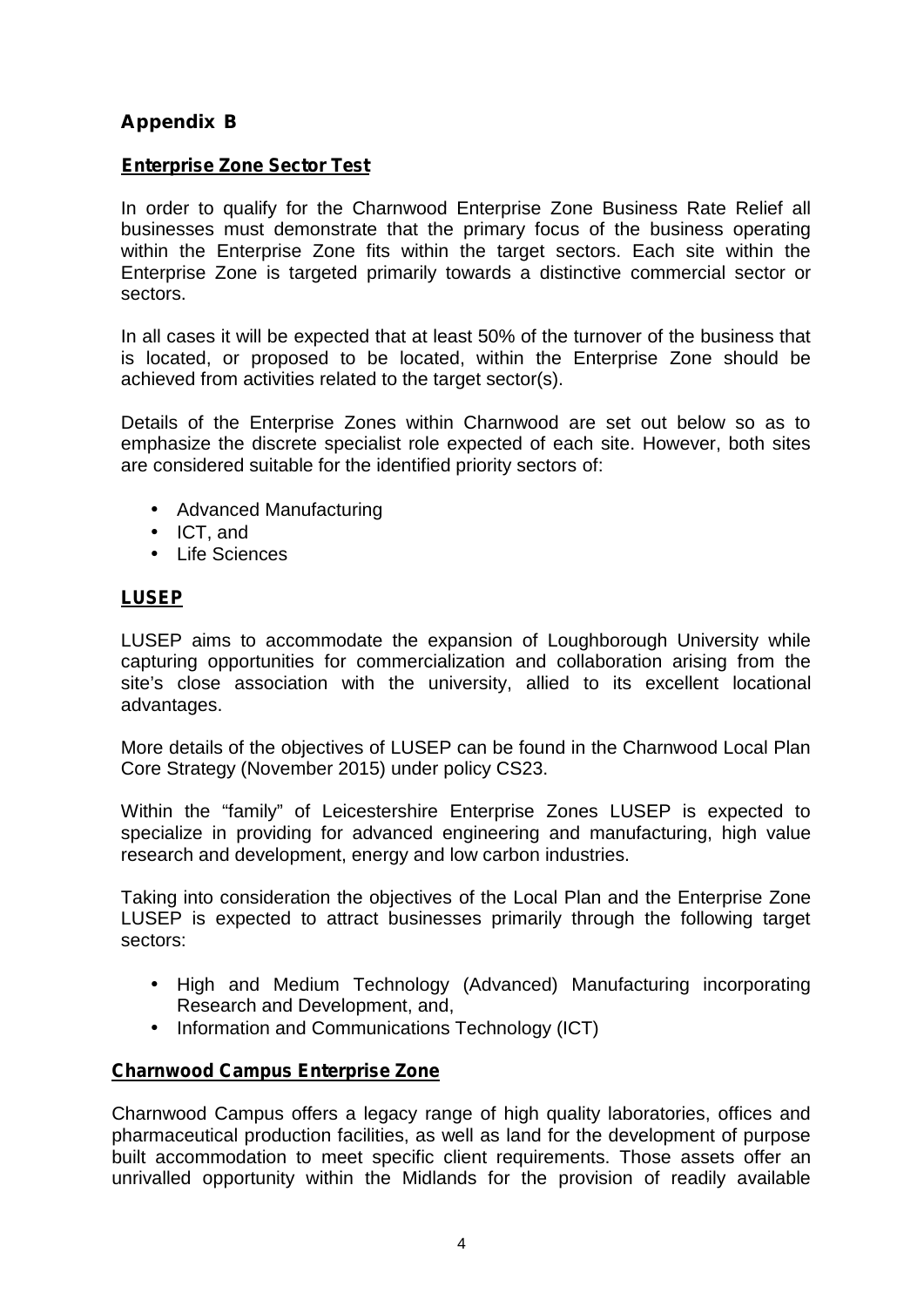facilities to accommodate businesses within a high quality campus setting earning the site particular recognition as the country's first Life Sciences Enterprise Zone. Accordingly the priority sector for Charnwood Campus is:

Life Sciences

## **Advanced Manufacturing Sector**

Advanced Manufacturing refers to businesses that use innovative technology to improve products or processes and are likely to use a high level of design or scientific skills in this process.

Evidence will be required to demonstrate that the Advanced Manufacturing businesses proposed meets some or all of the following criteria:

- $\int$  is intensive in the use of capital and knowledge;
- $\hat{I}$  requires long term investment decisions to develop processes and buy equipment (that can take more than a year to manufacture);
- uses high levels of technology and R&D and intangible investments(training, improvements to business process) to support innovation;
- requires a flexible workforce with strong specialist skills in the areas of science, technology, engineering and mathematics and design;

Advanced Manufacturing businesses are likely to have a SIC code that falls within the 10\*\*\* to 33\*\*\* and 72\*\*\* groupings.

Examples of manufacturing businesses that are likely to fall with the Advanced Manufacturing sector include the following:

- chemicals/gases
- ) fuels/petroleum products
- electrical products including plastic / printed electronics
- machinery
- pharmaceutical products
- industrial biotechnology
- composites
- nanotechnology
- metal products
- aerospace products
- ICT products

## **ICT Sector**

Information and Communication and Technologies (ICT) generally refers to technologies that focus on communication technologies, such as the internet, wireless, networks, cell phones and other communication media. In 1998, OECD member countries agreed to define the ICT sector as a combination of manufacturing and services industries that capture, transmit and display data and information electronically.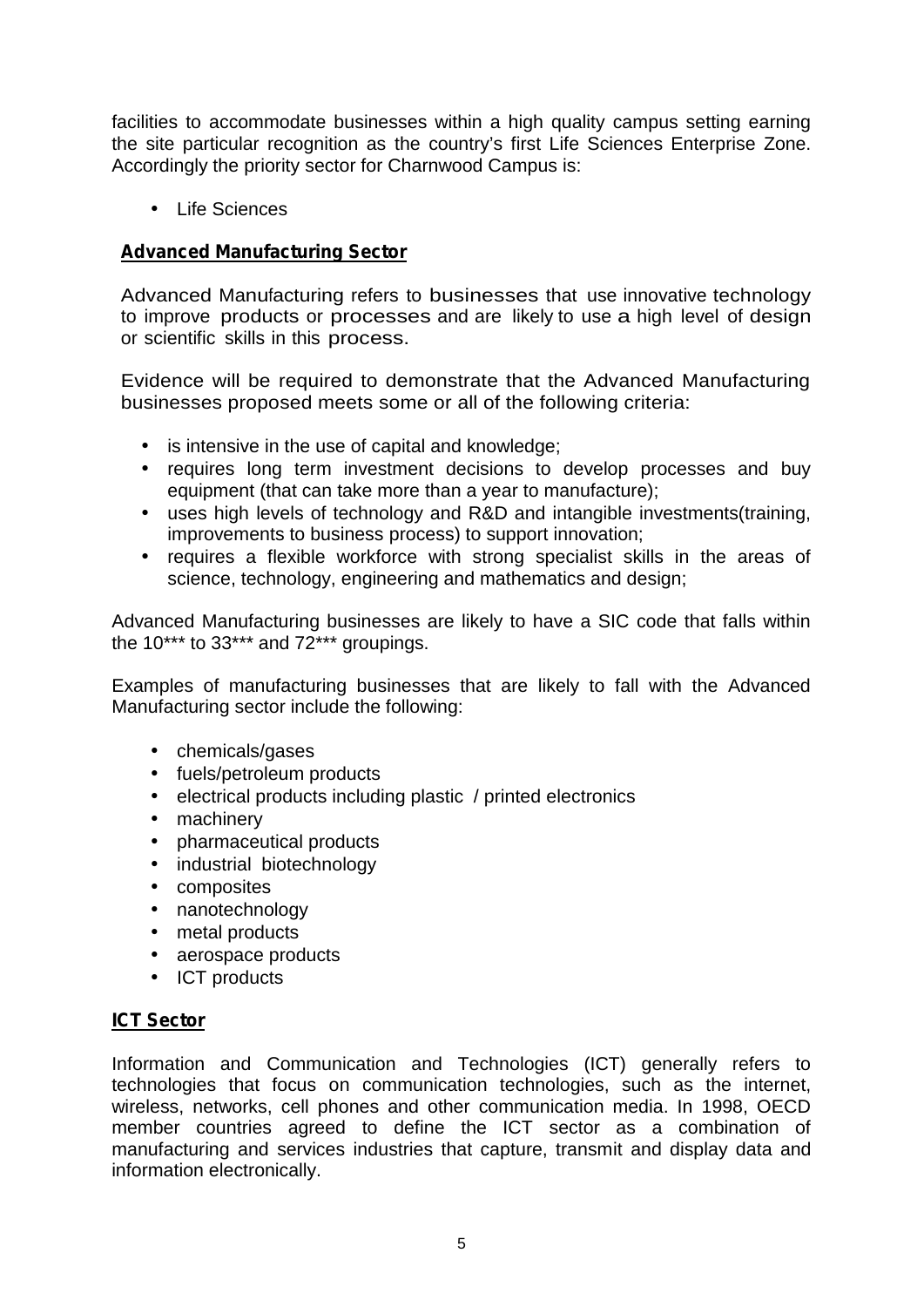The ICT sector refers to both business that are involved in manufacturing ICT products or delivering ICT services as well as where the employees of a business primary job focus is connected with the operation of ICT systems no matter what sector they are employed in.

ICT businesses are likely to have one of the SIC codes highlighted in the table below.

| <b>SIC Code</b> | <b>Description</b>                                                       |
|-----------------|--------------------------------------------------------------------------|
| 58210           | Publishing of computer games                                             |
| 58290           | Other software publishing                                                |
| 61100           | Wired telecommunications activities                                      |
| 61200           | Wireless telecommunications activities                                   |
| 61300           | Satellite telecommunications activities                                  |
| 61900           | Other telecommunications activities                                      |
| 62011           | Ready-made interactive leisure and entertainment software<br>development |
| 62012           | Business and domestic software development                               |
| 62020           | Information technology consultancy activities                            |
| 62030           | Computer facilities management activities                                |
| 62090           | Other information technology service activities                          |
| 63110           | Data processing, hosting and related activities                          |
| 63120           | Web portal                                                               |

#### **Life Science Sector**

The Life Science sector includes both the manufacturing and research and development (R&D) activities often linked with pharmaceutical and Medical devices industries. It includes the following:

- **Life Science Manufacturing** includes a range of manufacturing activities relating to life sciences including the manufacture of basic pharmaceutical products, the manufacture of pharmaceutical preparations, the manufacture of irradiation, electro-medical and electrotherapeutic equipment, the manufacture of optical precision instruments and the manufacture of medical and dental instruments and supplies.
- **Life Sciences R&D** includes research and development activities relating to life sciences

It is likely that Life Science businesses will have a SIC code from the following:

| <b>SIC Code</b> | <b>Description</b>                                                             |
|-----------------|--------------------------------------------------------------------------------|
| 21100           | Manufacture of basic pharmaceutical products                                   |
| 21200           | Manufacture of pharmaceutical preparations                                     |
| 26600           | Manufacture of irradiation, electromedical and<br>electrotherapeutic equipment |
| 26701           | Manufacture of optical precision instruments                                   |
| 26702           | Manufacture of photographic and cinematographic<br>equipment                   |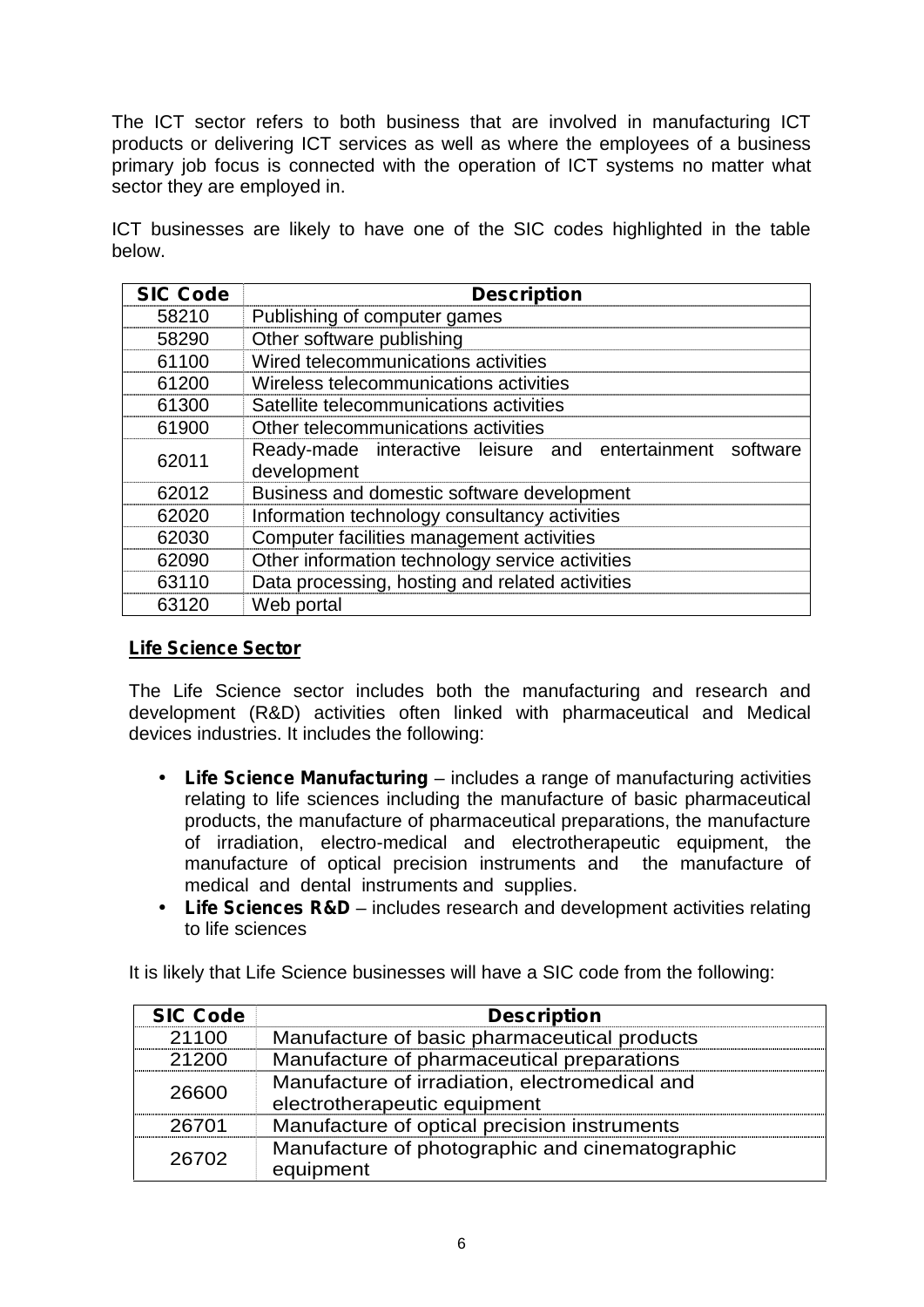| <b>SIC Code</b> | <b>Description</b>                                                                 |
|-----------------|------------------------------------------------------------------------------------|
| 26800           | Manufacture of magnetic and optical media                                          |
| 32500           | Manufacture of medical and dental instruments and<br>supplies                      |
| 72110           | Research and experimental development on biotechnology                             |
| 72190           | Other research and experimental development on natural<br>sciences and engineering |
| 72200           | Research and experimental development on social<br>sciences and humanities         |

#### **Other Acceptable Uses**

The following uses will also qualify for Charnwood Enterprise Zone Business Rate Relief as they are viewed as supporting the growth of the target sectors of the Enterprise Zone. To qualify for relief under these uses the business must clearly demonstrate that they support the target sectors or have a clear business plan to actively develop their business plans to move into supporting the target sectors.

- Companies providing products or services in the direct Supply Chain of companies within the Enterprise Zone target sectors,
- Companies whose primary purpose is to provide service sector support activities to businesses within the Enterprise Zone target sectors. This can include accommodation and food services, retail trades, financial and insurance services, legal, accountancy, management and consultancy activities, and,
- Education, training, research and development facilities where the primary purpose is to support learning, innovation, knowledge transfer and growth across the Enterprise Zone target sectors.

Evidence supporting applications will be closely scrutinized to inform negotiations of the appropriate level of business rate relief granted.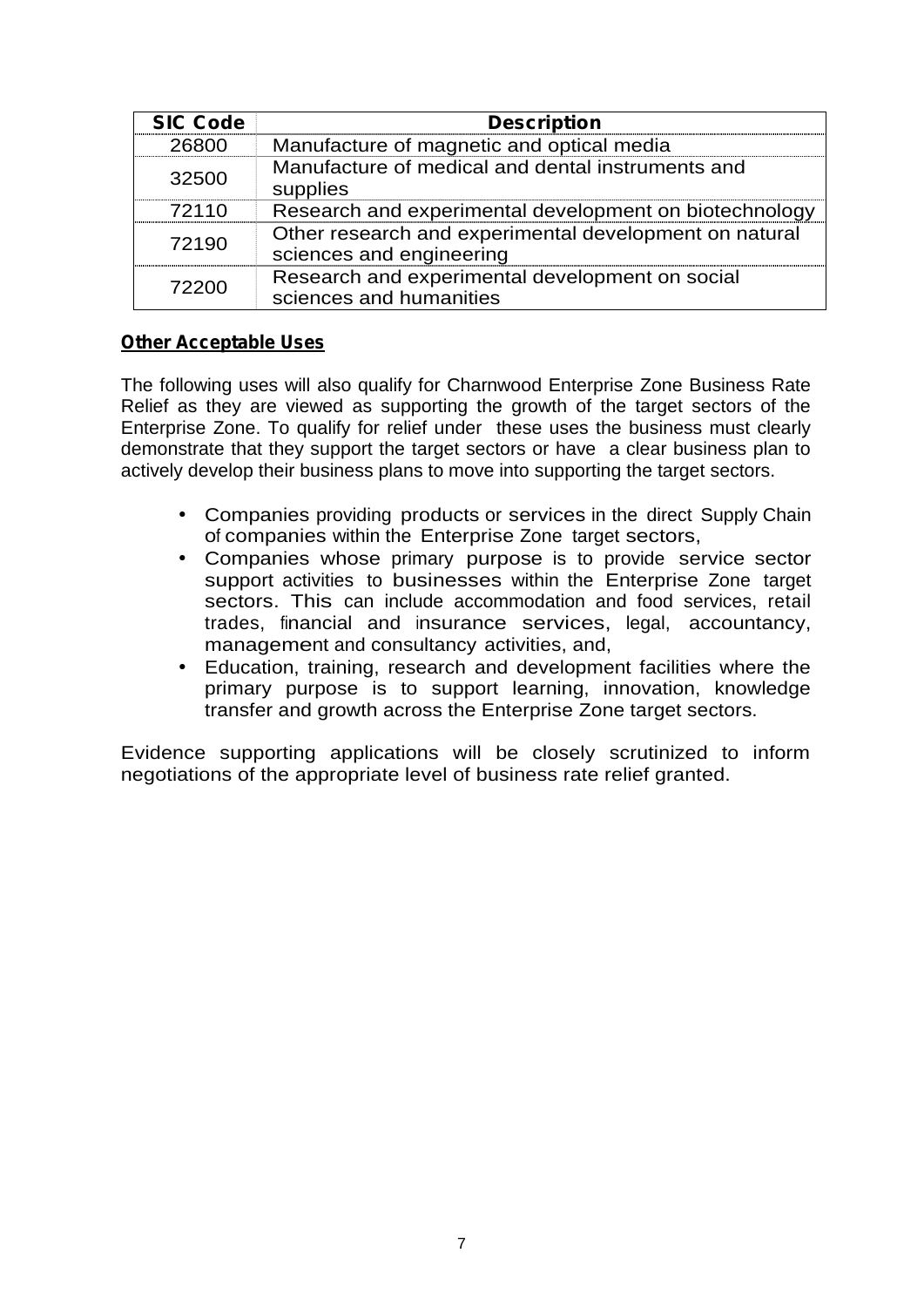## **Appendix C**

#### **State Aid**

.

Business rate relief under this policy is classed as "state aid." The European Union regulates state support to businesses with the aim of ensuring fair competition and proper functioning of the single market. There is as yet no indication of how the UK's withdrawal from the European Union will affect state aid rules.

Relief is made available under the "de minimus" provisions, which enable governmental bodies such as the Council to provide support which does not exceed €200,000 over a three year period.

The relief applies not only to business rate relief granted on a particular property but to **all** support granted by any governmental body to the entire business enterprise. It does not apply to support provided under an EU provision other than the de minimus rules (such as regional investment aid).

Some types of business are excluded from benefitting from the de minimus rules. These exclusions are unlikely to apply to businesses relocating or expanding within the Enterprise Zone sites but will nonetheless be taken into account by the Council when assessing eligibility to rate relief.

The rules regarding ineligible sectors can be found at:

http://ec.europa.eu/competition/state\_aid/legislation/de\_minimus\_regulation\_en.pdf.

With the application form is a state aid declaration. This asks for information on other awards of aid provided by (any body) under these provisions in the current and previous two financial years. The Council will require a declaration from the business that receiving rate relief will not lead them to exceed the €200,000 threshlod. Where state aid has previously been provided under de minimus provisions a letter to this effect will usually have been provided by the body which provided the support.

The Council will not grant rates relief unless it is satisfied that the business will not exceed the de minimus limit.

If it transpires that relief provided did, in fact, cause the business to exceed the limit, the Council will be responsible for recovering the money from the business concerned (with compound interest).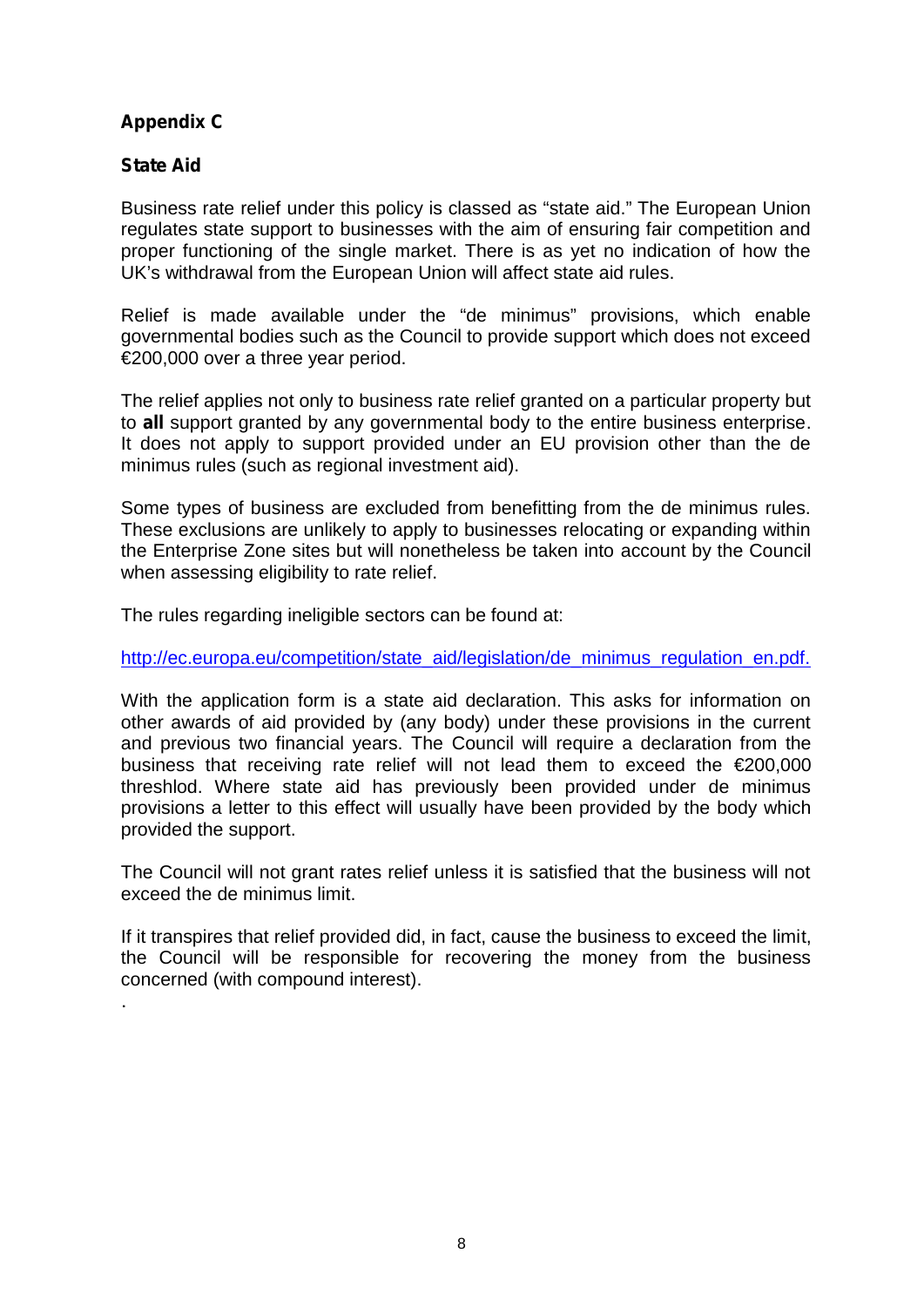## **Appendix D**